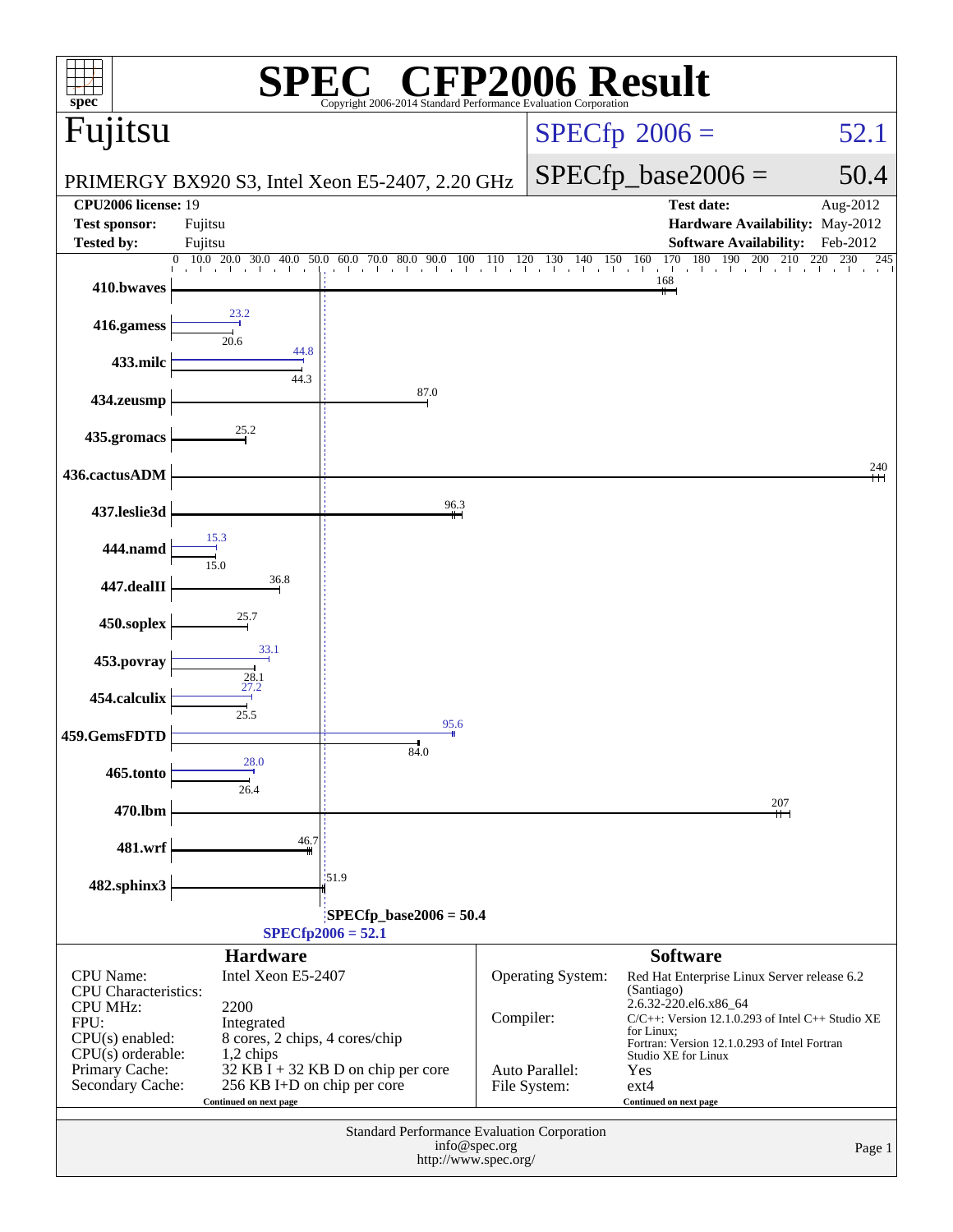| $spec^*$                                                                                                                                                                                                                                                                                                                                                                                          |                    |       |                               |              | <b>SPEC CFP2006 Result</b><br>Copyright 2006-2014 Standard Performance Evaluation Corporation            |       |                |                      |                               |                               |                                 |                      |
|---------------------------------------------------------------------------------------------------------------------------------------------------------------------------------------------------------------------------------------------------------------------------------------------------------------------------------------------------------------------------------------------------|--------------------|-------|-------------------------------|--------------|----------------------------------------------------------------------------------------------------------|-------|----------------|----------------------|-------------------------------|-------------------------------|---------------------------------|----------------------|
| Fujitsu                                                                                                                                                                                                                                                                                                                                                                                           |                    |       |                               |              |                                                                                                          |       | $SPECfp2006 =$ |                      |                               |                               | 52.1                            |                      |
| PRIMERGY BX920 S3, Intel Xeon E5-2407, 2.20 GHz                                                                                                                                                                                                                                                                                                                                                   |                    |       |                               |              |                                                                                                          |       |                | $SPECfp\_base2006 =$ |                               |                               | 50.4                            |                      |
| <b>CPU2006 license: 19</b><br><b>Test sponsor:</b><br><b>Tested by:</b>                                                                                                                                                                                                                                                                                                                           | Fujitsu<br>Fujitsu |       |                               |              |                                                                                                          |       |                |                      | <b>Test date:</b>             | <b>Software Availability:</b> | Hardware Availability: May-2012 | Aug-2012<br>Feb-2012 |
| 10 MB I+D on chip per chip<br>L <sub>3</sub> Cache:<br><b>System State:</b><br>Run level 3 (multi-user)<br><b>Base Pointers:</b><br>Other Cache:<br>None<br>64-bit<br>Peak Pointers:<br>32/64-bit<br>Memory:<br>96 GB (12 x 8 GB 2Rx4 PC3L-12800R-11, ECC,<br>running at 1067 MHz and CL7)<br>Other Software:<br>None<br>Disk Subsystem:<br>1 x SATA, 500 GB, 7200 RPM<br>Other Hardware:<br>None |                    |       |                               |              |                                                                                                          |       |                |                      |                               |                               |                                 |                      |
| <b>Results Table</b>                                                                                                                                                                                                                                                                                                                                                                              |                    |       |                               |              |                                                                                                          |       |                |                      |                               |                               |                                 |                      |
| <b>Benchmark</b>                                                                                                                                                                                                                                                                                                                                                                                  | <b>Seconds</b>     | Ratio | <b>Base</b><br><b>Seconds</b> | <b>Ratio</b> | <b>Seconds</b>                                                                                           | Ratio | <b>Seconds</b> | <b>Ratio</b>         | <b>Peak</b><br><b>Seconds</b> | <b>Ratio</b>                  | <b>Seconds</b>                  | <b>Ratio</b>         |
| 410.bwayes                                                                                                                                                                                                                                                                                                                                                                                        | 79.2               | 171   | 81.4                          | 167          | 81.0                                                                                                     | 168   | 79.2           | 171                  | 81.4                          | 167                           | 81.0                            | 168                  |
| 416.gamess                                                                                                                                                                                                                                                                                                                                                                                        | 948                | 20.7  | 949                           | 20.6         | 949                                                                                                      | 20.6  | 844            | 23.2                 | 847                           | 23.1                          | 845                             | 23.2                 |
| 433.milc                                                                                                                                                                                                                                                                                                                                                                                          | 208                | 44.2  | 207                           | 44.3         | 207                                                                                                      | 44.3  | 205            | 44.8                 | 205                           | 44.8                          | 205                             | 44.8                 |
| 434.zeusmp                                                                                                                                                                                                                                                                                                                                                                                        | 105                | 87.0  | 105                           | 87.0         | 105                                                                                                      | 86.8  | 105            | 87.0                 | 105                           | 87.0                          | 105                             | 86.8                 |
| 435.gromacs                                                                                                                                                                                                                                                                                                                                                                                       | 284                | 25.2  | 283                           | 25.2         | 286                                                                                                      | 25.0  | 284            | 25,2                 | 283                           | 25.2                          | 286                             | 25.0                 |
| 436.cactusADM                                                                                                                                                                                                                                                                                                                                                                                     | 49.3               | 242   | 49.7                          | 240          | 50.1                                                                                                     | 238   | 49.3           | 242                  | 49.7                          | <b>240</b>                    | 50.1                            | 238                  |
| 437.leslie3d                                                                                                                                                                                                                                                                                                                                                                                      | 97.7               | 96.3  | 95.3                          | 98.7         | 98.7                                                                                                     | 95.3  | 97.7           | 96.3                 | 95.3                          | 98.7                          | 98.7                            | 95.3                 |
| 444.namd                                                                                                                                                                                                                                                                                                                                                                                          | 535                | 15.0  | 535                           | <b>15.0</b>  | 535                                                                                                      | 15.0  | 526            | 15.3                 | 525                           | 15.3                          | 526                             | 15.3                 |
| 447.dealII                                                                                                                                                                                                                                                                                                                                                                                        | 311                | 36.7  | 311                           | 36.8         | 311                                                                                                      | 36.8  | 311            | 36.7                 | 311                           | 36.8                          | 311                             | 36.8                 |
| $450$ .soplex                                                                                                                                                                                                                                                                                                                                                                                     | 324                | 25.7  | 324                           | 25.7         | 322                                                                                                      | 25.9  | 324            | 25.7                 | 324                           | 25.7                          | 322                             | 25.9                 |
| 453.povray                                                                                                                                                                                                                                                                                                                                                                                        | 189                | 28.2  | <u>189</u>                    | 28.1         | 190                                                                                                      | 28.0  | 160            | 33.2                 | <b>160</b>                    | 33.1                          | 161                             | 33.1                 |
| 454.calculix                                                                                                                                                                                                                                                                                                                                                                                      | 323                | 25.6  | 324                           | 25.4         | 324                                                                                                      | 25.5  | 304            | 27.2                 | 303                           | 27.2                          | 302                             | 27.3                 |
| 459.GemsFDTD                                                                                                                                                                                                                                                                                                                                                                                      | 126                | 84.0  | 127                           | 83.7         | 126                                                                                                      | 84.1  | 111            | 95.6                 | 111                           | 95.4                          | 110                             | 96.3                 |
| 465.tonto                                                                                                                                                                                                                                                                                                                                                                                         | 373                | 26.4  | 372                           | 26.4         | 373                                                                                                      | 26.4  | 352            | 28.0                 | 352                           | 28.0                          | 355                             | 27.7                 |
| 470.1bm                                                                                                                                                                                                                                                                                                                                                                                           | 66.8               | 206   | 66.4                          | 207          | 65.4                                                                                                     | 210   | 66.8           | 206                  | 66.4                          | 207                           | 65.4                            | 210                  |
| 481.wrf                                                                                                                                                                                                                                                                                                                                                                                           | 242                | 46.2  | 239                           | 46.7         | 235                                                                                                      | 47.5  | 242            | 46.2                 | 239                           | 46.7                          | 235                             | 47.5                 |
| 482.sphinx3                                                                                                                                                                                                                                                                                                                                                                                       | 381                | 51.2  | 375                           | 52.0         | 376                                                                                                      | 51.9  | 381            | 51.2                 | 375                           | 52.0                          | 376                             | 51.9                 |
|                                                                                                                                                                                                                                                                                                                                                                                                   |                    |       |                               |              | Results appear in the order in which they were run. Bold underlined text indicates a median measurement. |       |                |                      |                               |                               |                                 |                      |

### **[Operating System Notes](http://www.spec.org/auto/cpu2006/Docs/result-fields.html#OperatingSystemNotes)**

Stack size set to unlimited using "ulimit -s unlimited"

### **[Platform Notes](http://www.spec.org/auto/cpu2006/Docs/result-fields.html#PlatformNotes)**

BIOS configuration:

Frequency Floor Override = Enable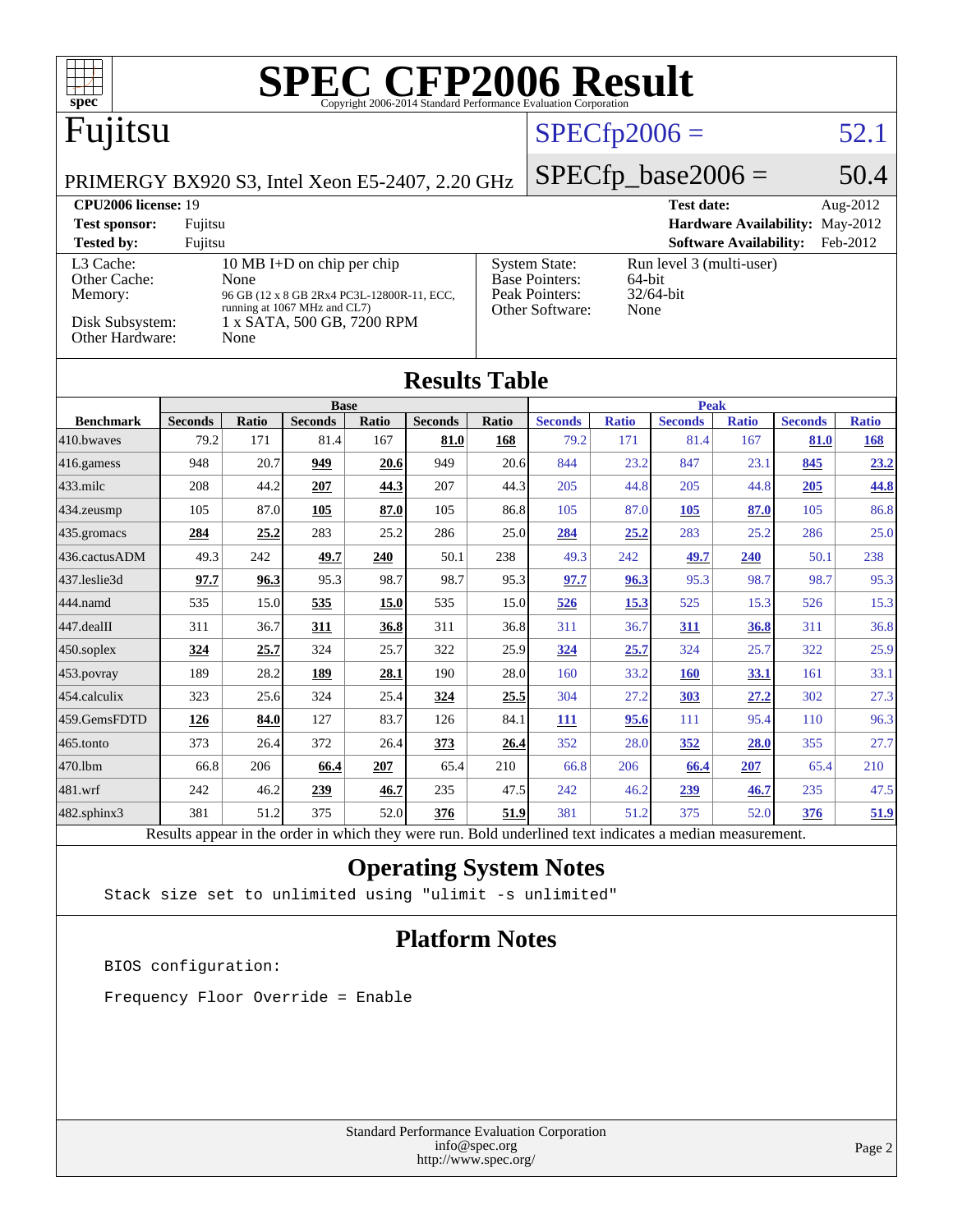

# **[SPEC CFP2006 Result](http://www.spec.org/auto/cpu2006/Docs/result-fields.html#SPECCFP2006Result)**

# Fujitsu

### $SPECTp2006 = 52.1$

PRIMERGY BX920 S3, Intel Xeon E5-2407, 2.20 GHz

**[Test sponsor:](http://www.spec.org/auto/cpu2006/Docs/result-fields.html#Testsponsor)** Fujitsu **[Hardware Availability:](http://www.spec.org/auto/cpu2006/Docs/result-fields.html#HardwareAvailability)** May-2012 **[Tested by:](http://www.spec.org/auto/cpu2006/Docs/result-fields.html#Testedby)** Fujitsu **[Software Availability:](http://www.spec.org/auto/cpu2006/Docs/result-fields.html#SoftwareAvailability)** Feb-2012

 $SPECfp\_base2006 = 50.4$ **[CPU2006 license:](http://www.spec.org/auto/cpu2006/Docs/result-fields.html#CPU2006license)** 19 **[Test date:](http://www.spec.org/auto/cpu2006/Docs/result-fields.html#Testdate)** Aug-2012

#### **[General Notes](http://www.spec.org/auto/cpu2006/Docs/result-fields.html#GeneralNotes)**

Environment variables set by runspec before the start of the run: KMP\_AFFINITY = "granularity=fine,compact,1,0" LD\_LIBRARY\_PATH = "/SPECcpu2006/libs/32:/SPECcpu2006/libs/64" OMP\_NUM\_THREADS = "8"

 Binaries compiled on a system with 1x E3-1270v2 CPU + 32 GB memory using RHEL6.2 Transparent Huge Pages enabled with: echo always > /sys/kernel/mm/redhat\_transparent\_hugepage/enabled For information about Fujitsu please visit: <http://www.fujitsu.com>

#### **[Base Compiler Invocation](http://www.spec.org/auto/cpu2006/Docs/result-fields.html#BaseCompilerInvocation)**

[C benchmarks](http://www.spec.org/auto/cpu2006/Docs/result-fields.html#Cbenchmarks):  $-m64$ 

[C++ benchmarks:](http://www.spec.org/auto/cpu2006/Docs/result-fields.html#CXXbenchmarks) [icpc -m64](http://www.spec.org/cpu2006/results/res2012q3/cpu2006-20120823-24289.flags.html#user_CXXbase_intel_icpc_64bit_bedb90c1146cab66620883ef4f41a67e)

[Fortran benchmarks](http://www.spec.org/auto/cpu2006/Docs/result-fields.html#Fortranbenchmarks): [ifort -m64](http://www.spec.org/cpu2006/results/res2012q3/cpu2006-20120823-24289.flags.html#user_FCbase_intel_ifort_64bit_ee9d0fb25645d0210d97eb0527dcc06e)

[Benchmarks using both Fortran and C](http://www.spec.org/auto/cpu2006/Docs/result-fields.html#BenchmarksusingbothFortranandC): [icc -m64](http://www.spec.org/cpu2006/results/res2012q3/cpu2006-20120823-24289.flags.html#user_CC_FCbase_intel_icc_64bit_0b7121f5ab7cfabee23d88897260401c) [ifort -m64](http://www.spec.org/cpu2006/results/res2012q3/cpu2006-20120823-24289.flags.html#user_CC_FCbase_intel_ifort_64bit_ee9d0fb25645d0210d97eb0527dcc06e)

#### **[Base Portability Flags](http://www.spec.org/auto/cpu2006/Docs/result-fields.html#BasePortabilityFlags)**

| 410.bwaves: -DSPEC CPU LP64<br>416.gamess: -DSPEC_CPU_LP64<br>433.milc: -DSPEC CPU LP64 |                                                                |
|-----------------------------------------------------------------------------------------|----------------------------------------------------------------|
| 434.zeusmp: -DSPEC_CPU_LP64                                                             |                                                                |
| 435.gromacs: -DSPEC_CPU_LP64 -nofor_main                                                |                                                                |
| 436.cactusADM: - DSPEC CPU LP64 - nofor main                                            |                                                                |
| 437.leslie3d: -DSPEC CPU LP64                                                           |                                                                |
| 444.namd: - DSPEC CPU LP64                                                              |                                                                |
| 447.dealII: -DSPEC_CPU_LP64                                                             |                                                                |
| 450.soplex: -DSPEC_CPU_LP64                                                             |                                                                |
| 453.povray: -DSPEC_CPU_LP64                                                             |                                                                |
| 454.calculix: -DSPEC CPU LP64 -nofor main                                               |                                                                |
| 459.GemsFDTD: -DSPEC CPU LP64                                                           |                                                                |
| 465.tonto: - DSPEC CPU LP64                                                             |                                                                |
| 470.1bm: - DSPEC CPU LP64                                                               |                                                                |
|                                                                                         | 481.wrf: -DSPEC CPU_LP64 -DSPEC_CPU_CASE_FLAG -DSPEC_CPU_LINUX |
| 482.sphinx3: -DSPEC_CPU_LP64                                                            |                                                                |
|                                                                                         |                                                                |

| <b>Standard Performance Evaluation Corporation</b> |
|----------------------------------------------------|
| info@spec.org                                      |
| http://www.spec.org/                               |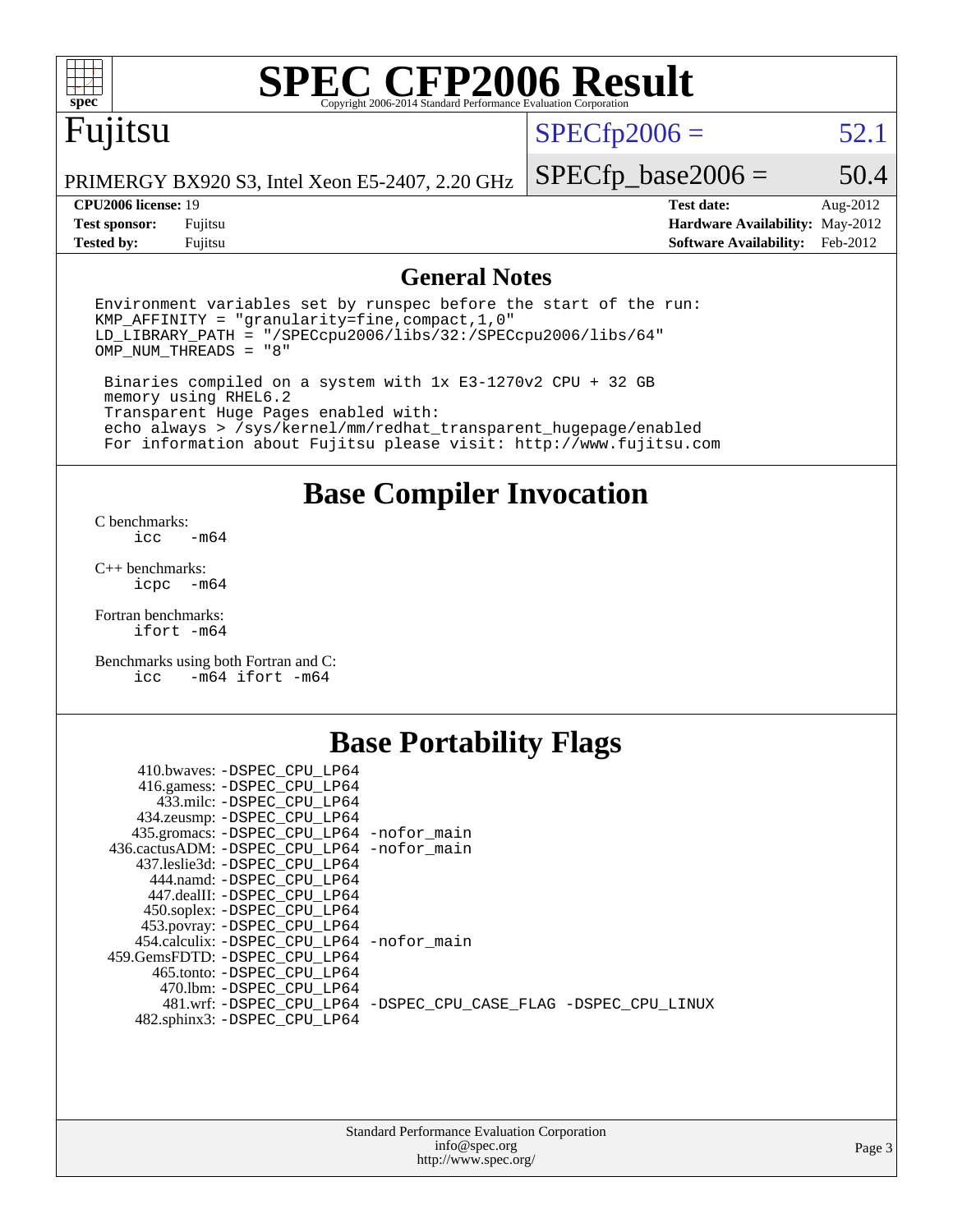

# **[SPEC CFP2006 Result](http://www.spec.org/auto/cpu2006/Docs/result-fields.html#SPECCFP2006Result)**

# Fujitsu

 $SPECTp2006 = 52.1$ 

PRIMERGY BX920 S3, Intel Xeon E5-2407, 2.20 GHz

**[Test sponsor:](http://www.spec.org/auto/cpu2006/Docs/result-fields.html#Testsponsor)** Fujitsu **[Hardware Availability:](http://www.spec.org/auto/cpu2006/Docs/result-fields.html#HardwareAvailability)** May-2012 **[Tested by:](http://www.spec.org/auto/cpu2006/Docs/result-fields.html#Testedby)** Fujitsu **[Software Availability:](http://www.spec.org/auto/cpu2006/Docs/result-fields.html#SoftwareAvailability)** Feb-2012

 $SPECfp\_base2006 = 50.4$ **[CPU2006 license:](http://www.spec.org/auto/cpu2006/Docs/result-fields.html#CPU2006license)** 19 **[Test date:](http://www.spec.org/auto/cpu2006/Docs/result-fields.html#Testdate)** Aug-2012

# **[Base Optimization Flags](http://www.spec.org/auto/cpu2006/Docs/result-fields.html#BaseOptimizationFlags)**

[C benchmarks](http://www.spec.org/auto/cpu2006/Docs/result-fields.html#Cbenchmarks): [-xAVX](http://www.spec.org/cpu2006/results/res2012q3/cpu2006-20120823-24289.flags.html#user_CCbase_f-xAVX) [-ipo](http://www.spec.org/cpu2006/results/res2012q3/cpu2006-20120823-24289.flags.html#user_CCbase_f-ipo) [-O3](http://www.spec.org/cpu2006/results/res2012q3/cpu2006-20120823-24289.flags.html#user_CCbase_f-O3) [-no-prec-div](http://www.spec.org/cpu2006/results/res2012q3/cpu2006-20120823-24289.flags.html#user_CCbase_f-no-prec-div) [-static](http://www.spec.org/cpu2006/results/res2012q3/cpu2006-20120823-24289.flags.html#user_CCbase_f-static) [-parallel](http://www.spec.org/cpu2006/results/res2012q3/cpu2006-20120823-24289.flags.html#user_CCbase_f-parallel) [-opt-prefetch](http://www.spec.org/cpu2006/results/res2012q3/cpu2006-20120823-24289.flags.html#user_CCbase_f-opt-prefetch) [-ansi-alias](http://www.spec.org/cpu2006/results/res2012q3/cpu2006-20120823-24289.flags.html#user_CCbase_f-ansi-alias) [C++ benchmarks:](http://www.spec.org/auto/cpu2006/Docs/result-fields.html#CXXbenchmarks) [-xAVX](http://www.spec.org/cpu2006/results/res2012q3/cpu2006-20120823-24289.flags.html#user_CXXbase_f-xAVX) [-ipo](http://www.spec.org/cpu2006/results/res2012q3/cpu2006-20120823-24289.flags.html#user_CXXbase_f-ipo) [-O3](http://www.spec.org/cpu2006/results/res2012q3/cpu2006-20120823-24289.flags.html#user_CXXbase_f-O3) [-no-prec-div](http://www.spec.org/cpu2006/results/res2012q3/cpu2006-20120823-24289.flags.html#user_CXXbase_f-no-prec-div) [-static](http://www.spec.org/cpu2006/results/res2012q3/cpu2006-20120823-24289.flags.html#user_CXXbase_f-static) [-opt-prefetch](http://www.spec.org/cpu2006/results/res2012q3/cpu2006-20120823-24289.flags.html#user_CXXbase_f-opt-prefetch) [-ansi-alias](http://www.spec.org/cpu2006/results/res2012q3/cpu2006-20120823-24289.flags.html#user_CXXbase_f-ansi-alias) [Fortran benchmarks](http://www.spec.org/auto/cpu2006/Docs/result-fields.html#Fortranbenchmarks): [-xAVX](http://www.spec.org/cpu2006/results/res2012q3/cpu2006-20120823-24289.flags.html#user_FCbase_f-xAVX) [-ipo](http://www.spec.org/cpu2006/results/res2012q3/cpu2006-20120823-24289.flags.html#user_FCbase_f-ipo) [-O3](http://www.spec.org/cpu2006/results/res2012q3/cpu2006-20120823-24289.flags.html#user_FCbase_f-O3) [-no-prec-div](http://www.spec.org/cpu2006/results/res2012q3/cpu2006-20120823-24289.flags.html#user_FCbase_f-no-prec-div) [-static](http://www.spec.org/cpu2006/results/res2012q3/cpu2006-20120823-24289.flags.html#user_FCbase_f-static) [-parallel](http://www.spec.org/cpu2006/results/res2012q3/cpu2006-20120823-24289.flags.html#user_FCbase_f-parallel) [-opt-prefetch](http://www.spec.org/cpu2006/results/res2012q3/cpu2006-20120823-24289.flags.html#user_FCbase_f-opt-prefetch) [Benchmarks using both Fortran and C](http://www.spec.org/auto/cpu2006/Docs/result-fields.html#BenchmarksusingbothFortranandC):

[-xAVX](http://www.spec.org/cpu2006/results/res2012q3/cpu2006-20120823-24289.flags.html#user_CC_FCbase_f-xAVX) [-ipo](http://www.spec.org/cpu2006/results/res2012q3/cpu2006-20120823-24289.flags.html#user_CC_FCbase_f-ipo) [-O3](http://www.spec.org/cpu2006/results/res2012q3/cpu2006-20120823-24289.flags.html#user_CC_FCbase_f-O3) [-no-prec-div](http://www.spec.org/cpu2006/results/res2012q3/cpu2006-20120823-24289.flags.html#user_CC_FCbase_f-no-prec-div) [-static](http://www.spec.org/cpu2006/results/res2012q3/cpu2006-20120823-24289.flags.html#user_CC_FCbase_f-static) [-parallel](http://www.spec.org/cpu2006/results/res2012q3/cpu2006-20120823-24289.flags.html#user_CC_FCbase_f-parallel) [-opt-prefetch](http://www.spec.org/cpu2006/results/res2012q3/cpu2006-20120823-24289.flags.html#user_CC_FCbase_f-opt-prefetch) [-ansi-alias](http://www.spec.org/cpu2006/results/res2012q3/cpu2006-20120823-24289.flags.html#user_CC_FCbase_f-ansi-alias)

## **[Peak Compiler Invocation](http://www.spec.org/auto/cpu2006/Docs/result-fields.html#PeakCompilerInvocation)**

[C benchmarks](http://www.spec.org/auto/cpu2006/Docs/result-fields.html#Cbenchmarks):  $\text{icc}$  -m64

[C++ benchmarks:](http://www.spec.org/auto/cpu2006/Docs/result-fields.html#CXXbenchmarks) [icpc -m64](http://www.spec.org/cpu2006/results/res2012q3/cpu2006-20120823-24289.flags.html#user_CXXpeak_intel_icpc_64bit_bedb90c1146cab66620883ef4f41a67e)

[Fortran benchmarks](http://www.spec.org/auto/cpu2006/Docs/result-fields.html#Fortranbenchmarks): [ifort -m64](http://www.spec.org/cpu2006/results/res2012q3/cpu2006-20120823-24289.flags.html#user_FCpeak_intel_ifort_64bit_ee9d0fb25645d0210d97eb0527dcc06e)

[Benchmarks using both Fortran and C](http://www.spec.org/auto/cpu2006/Docs/result-fields.html#BenchmarksusingbothFortranandC): [icc -m64](http://www.spec.org/cpu2006/results/res2012q3/cpu2006-20120823-24289.flags.html#user_CC_FCpeak_intel_icc_64bit_0b7121f5ab7cfabee23d88897260401c) [ifort -m64](http://www.spec.org/cpu2006/results/res2012q3/cpu2006-20120823-24289.flags.html#user_CC_FCpeak_intel_ifort_64bit_ee9d0fb25645d0210d97eb0527dcc06e)

## **[Peak Portability Flags](http://www.spec.org/auto/cpu2006/Docs/result-fields.html#PeakPortabilityFlags)**

Same as Base Portability Flags

# **[Peak Optimization Flags](http://www.spec.org/auto/cpu2006/Docs/result-fields.html#PeakOptimizationFlags)**

[C benchmarks](http://www.spec.org/auto/cpu2006/Docs/result-fields.html#Cbenchmarks):

433.milc:  $-x$ AVX(pass 2)  $-p$ rof-gen(pass 1)  $-p$ po(pass 2)  $-03$ (pass 2) [-no-prec-div](http://www.spec.org/cpu2006/results/res2012q3/cpu2006-20120823-24289.flags.html#user_peakPASS2_CFLAGSPASS2_LDFLAGS433_milc_f-no-prec-div)(pass 2) [-prof-use](http://www.spec.org/cpu2006/results/res2012q3/cpu2006-20120823-24289.flags.html#user_peakPASS2_CFLAGSPASS2_LDFLAGS433_milc_prof_use_bccf7792157ff70d64e32fe3e1250b55)(pass 2) [-static](http://www.spec.org/cpu2006/results/res2012q3/cpu2006-20120823-24289.flags.html#user_peakOPTIMIZE433_milc_f-static) [-auto-ilp32](http://www.spec.org/cpu2006/results/res2012q3/cpu2006-20120823-24289.flags.html#user_peakCOPTIMIZE433_milc_f-auto-ilp32) [-ansi-alias](http://www.spec.org/cpu2006/results/res2012q3/cpu2006-20120823-24289.flags.html#user_peakCOPTIMIZE433_milc_f-ansi-alias)

 $470$ .lbm: basepeak = yes

 $482$ .sphinx3: basepeak = yes

Continued on next page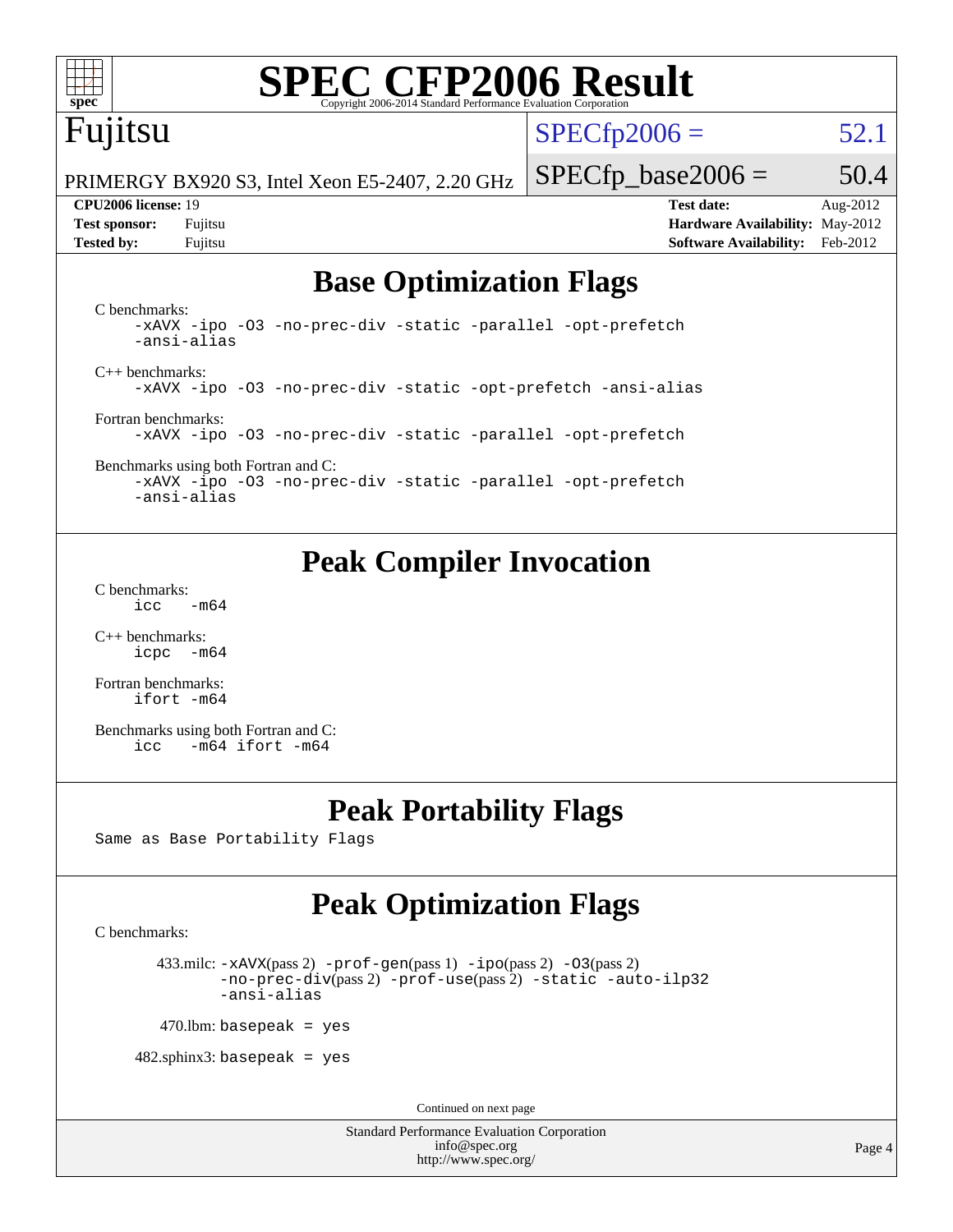

```
C++ benchmarks: 
        444.namd: -xAVX(pass 2) -prof-gen(pass 1) -ipo(pass 2) -O3(pass 2)
                -no-prec-div(pass 2) -prof-use(pass 2) -fno-alias
                -auto-ilp32
       447.dealII: basepeak = yes
       450.soplex: basepeak = yes
      453.povray: -xAVX(pass 2) -prof-gen(pass 1) -ipo(pass 2) -O3(pass 2)
               -no-prec-div(pass 2) -prof-use(pass 2) -unroll4 -ansi-alias
Fortran benchmarks: 
     410.bwaves: basepeak = yes 416.gamess: -xAVX(pass 2) -prof-gen(pass 1) -ipo(pass 2) -O3(pass 2)
                -no-prec-div(pass 2) -prof-use(pass 2) -unroll2
                -inline-level=0 -scalar-rep- -static
      434.zeusmp: basepeak = yes
      437.leslie3d: basepeak = yes
  459.GemsFDTD: -xSSE4.2(pass 2) -prof-gen(pass 1) -ipo(pass 2) -O3(pass 2)
                -no-prec-div(pass 2) -prof-use(pass 2) -unroll2
                -inline-level=0 -opt-prefetch -parallel
        465.tonto: -xAVX(pass 2) -prof-gen(pass 1) -ipo(pass 2) -O3(pass 2)
               -no-prec-div(pass 2) -prof-use(pass 2) -inline-calloc
                -opt-malloc-options=3-auto-unroll4
Benchmarks using both Fortran and C: 
     435.gromacs: basepeak = yes
 436.cactusADM: basepeak = yes 454.calculix: -xAVX -ipo -O3 -no-prec-div -auto-ilp32 -ansi-alias
        481.wrf: basepeak = yes
```
The flags files that were used to format this result can be browsed at <http://www.spec.org/cpu2006/flags/Intel-ic12.1-official-linux64.20111122.html> <http://www.spec.org/cpu2006/flags/Fujitsu-Platform.20120320.html>

You can also download the XML flags sources by saving the following links: <http://www.spec.org/cpu2006/flags/Intel-ic12.1-official-linux64.20111122.xml> <http://www.spec.org/cpu2006/flags/Fujitsu-Platform.20120320.xml>